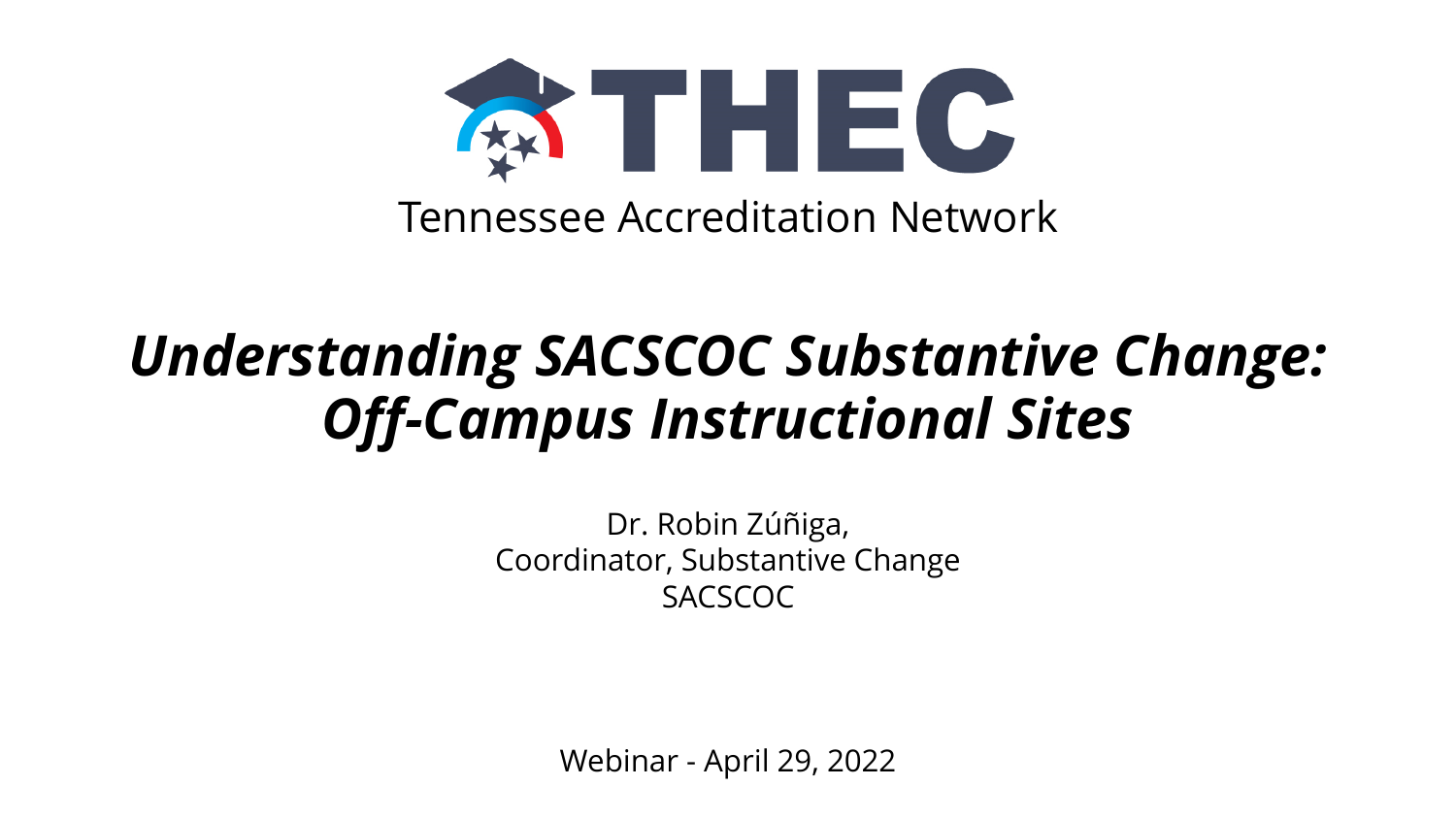# **Welcome**

# **Jeffery Norfleet**

Director of Academic Affairs Tennessee Higher Education Commission

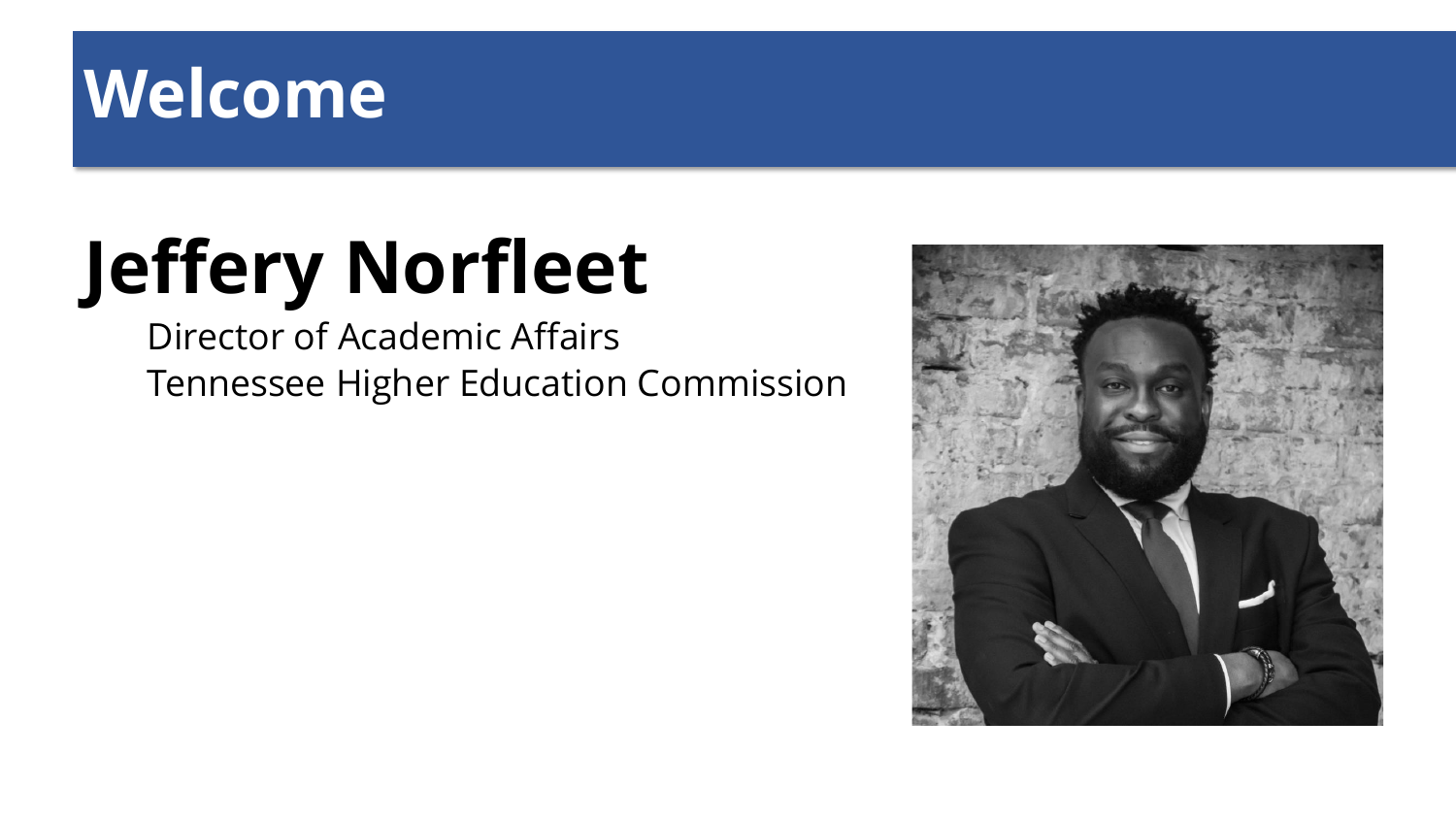

# **Emily House**

Executive Director Tennessee Higher Education Commission

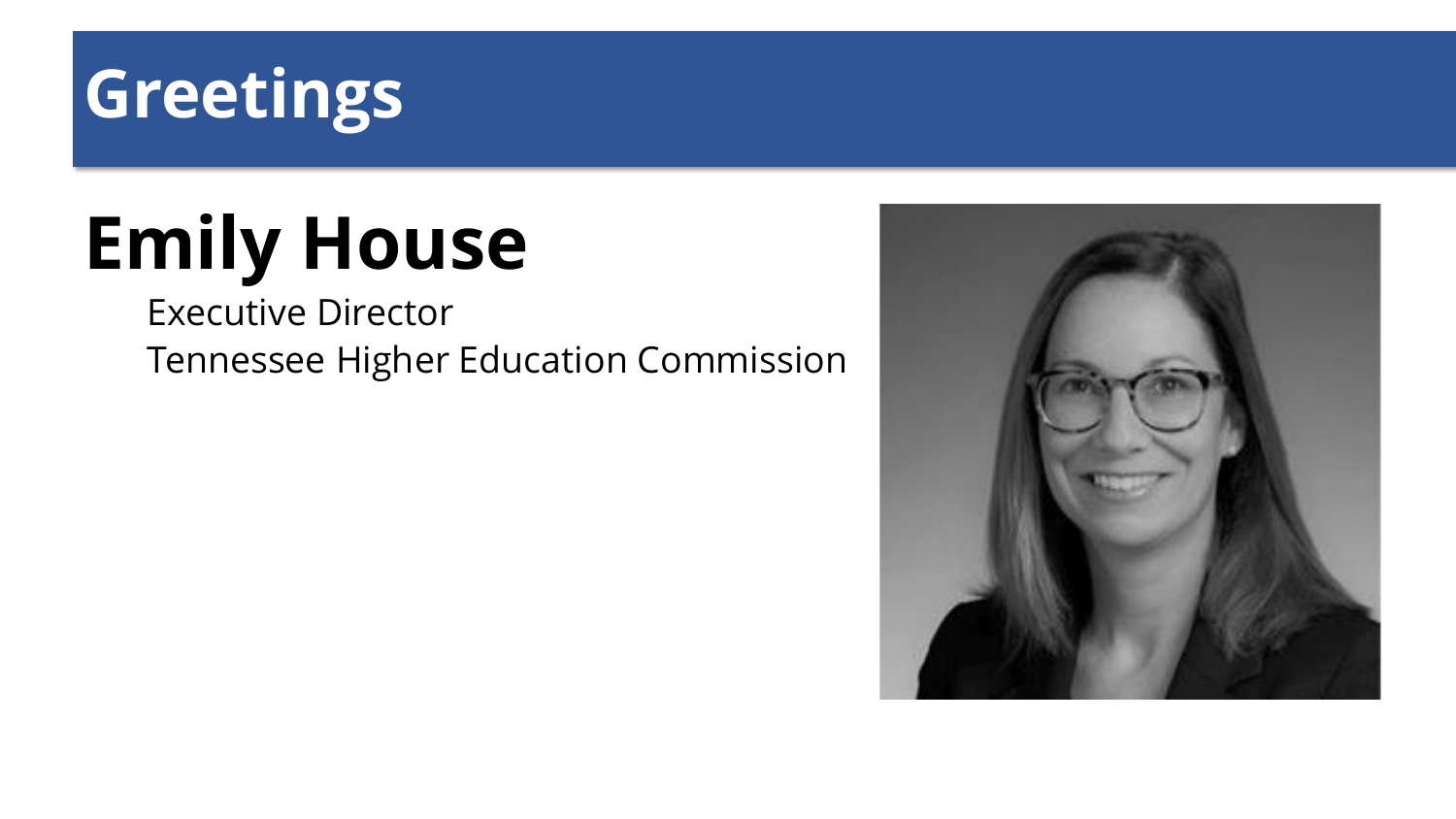# **Keynote Presentation**

# **Charlise Anderson**

Managing Executive Director Institutional Effectiveness, Research, Planning, and Assessment Accreditation Liaison Tennessee State University

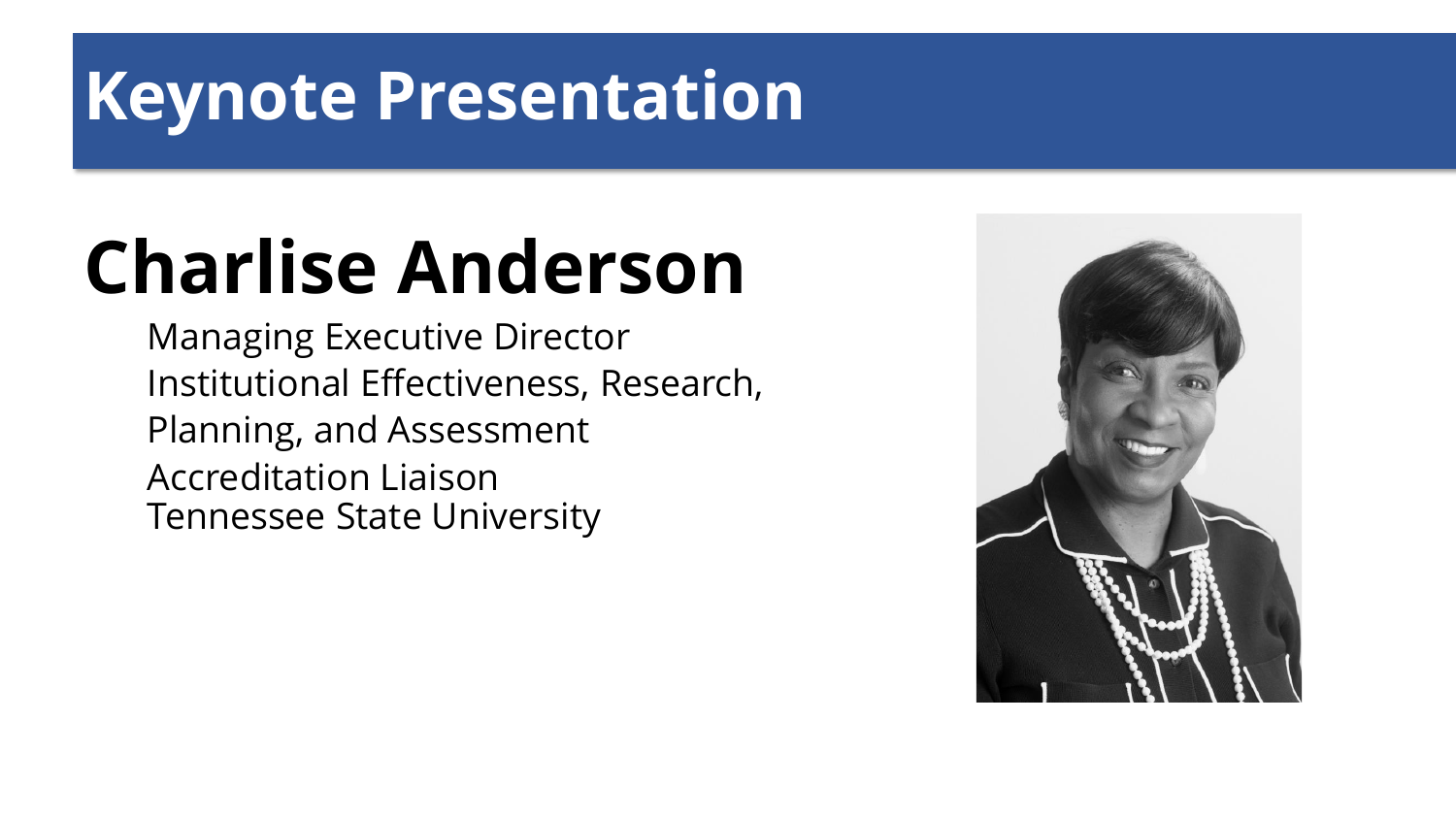# **Keynote Presentation**

# **Robin Zúñiga**

Coordinator, Substantive Change Southern Association of Colleges and Schools Commission on Colleges

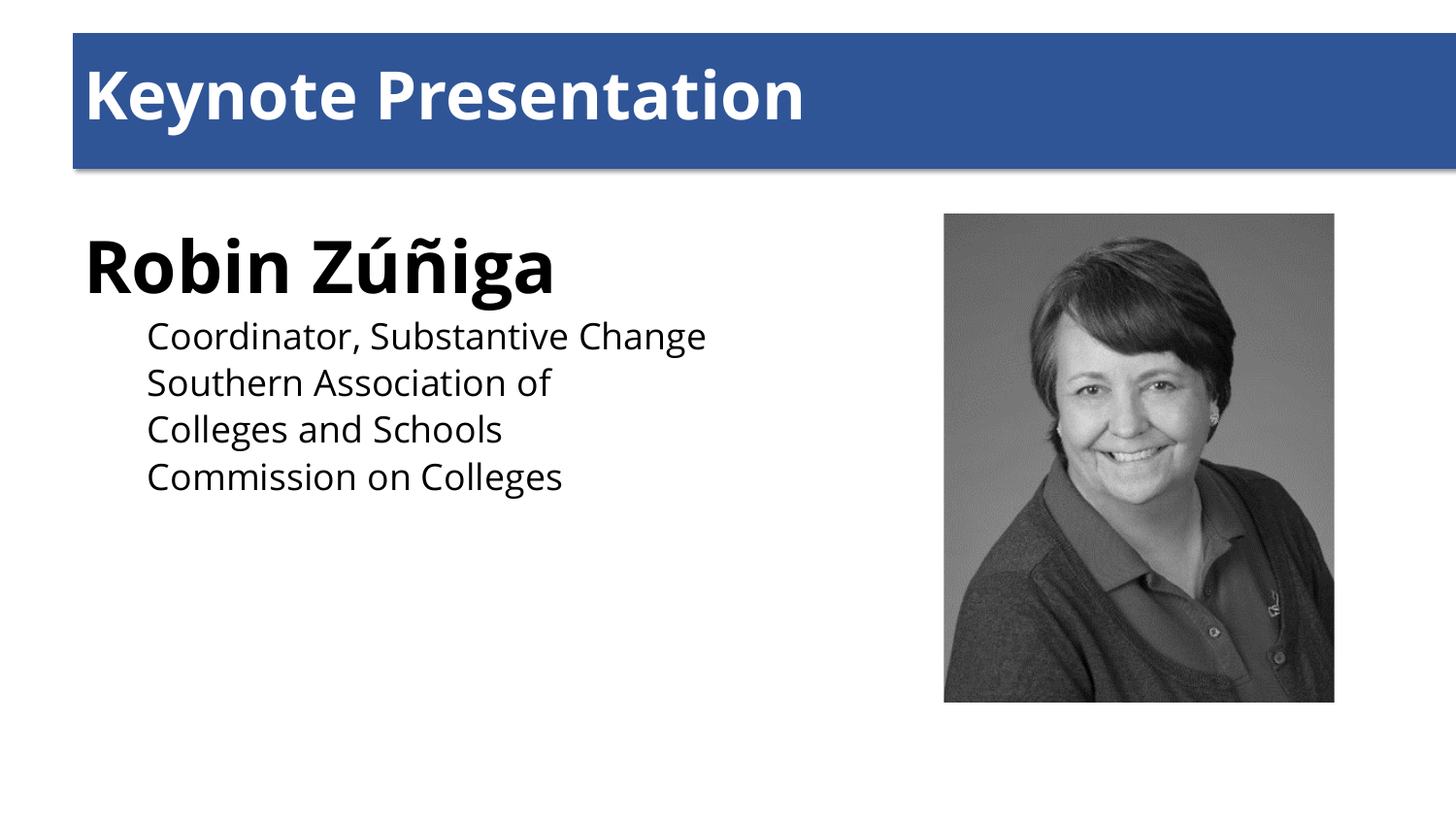# **Understanding SACSCOC Substantive Change: Off-Campus Instructional Sites**

Tennessee Accreditation Network

April 29, 2022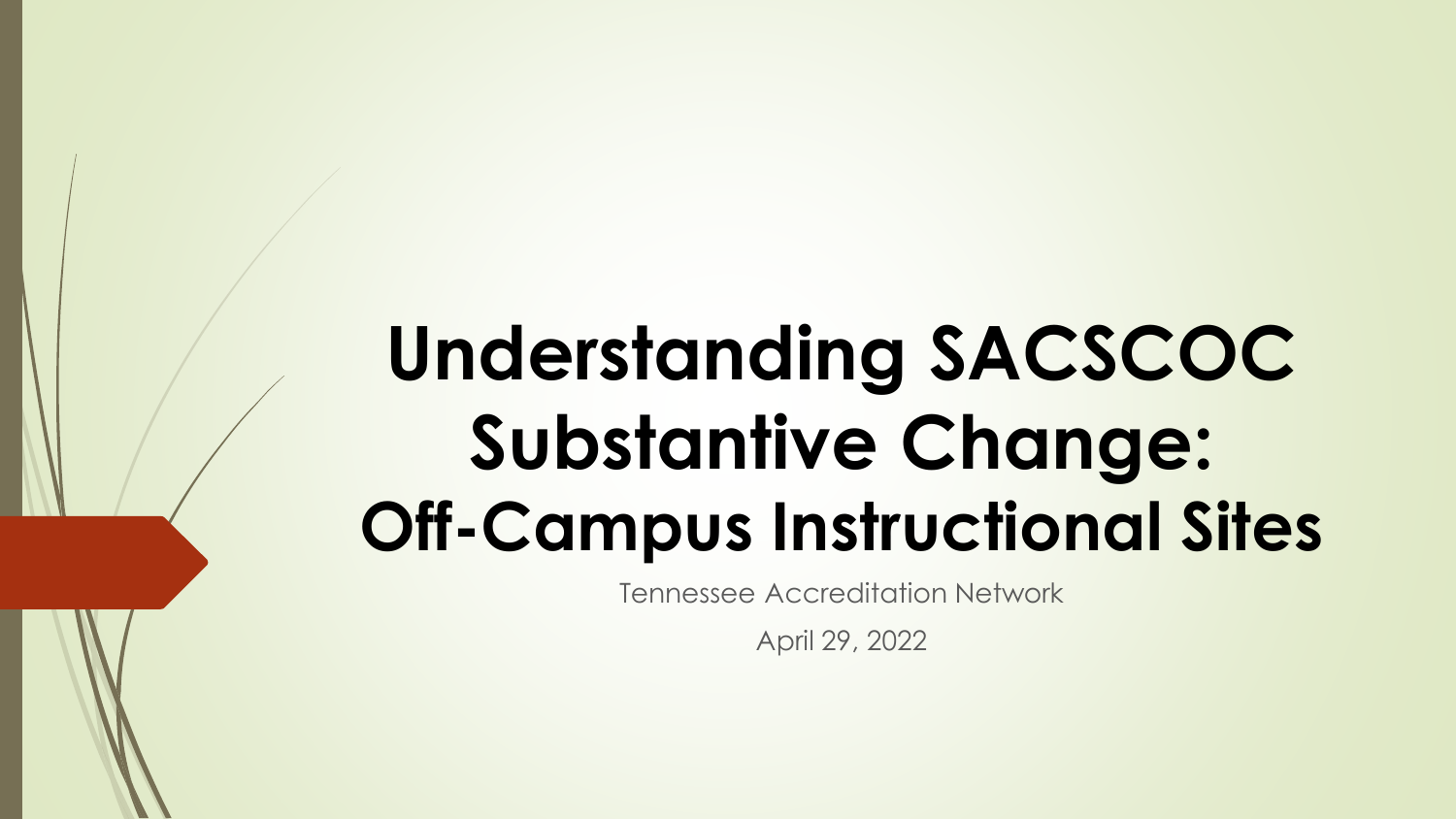

#### **Principles of Accreditation and SACSCOC** Policies are controlling authority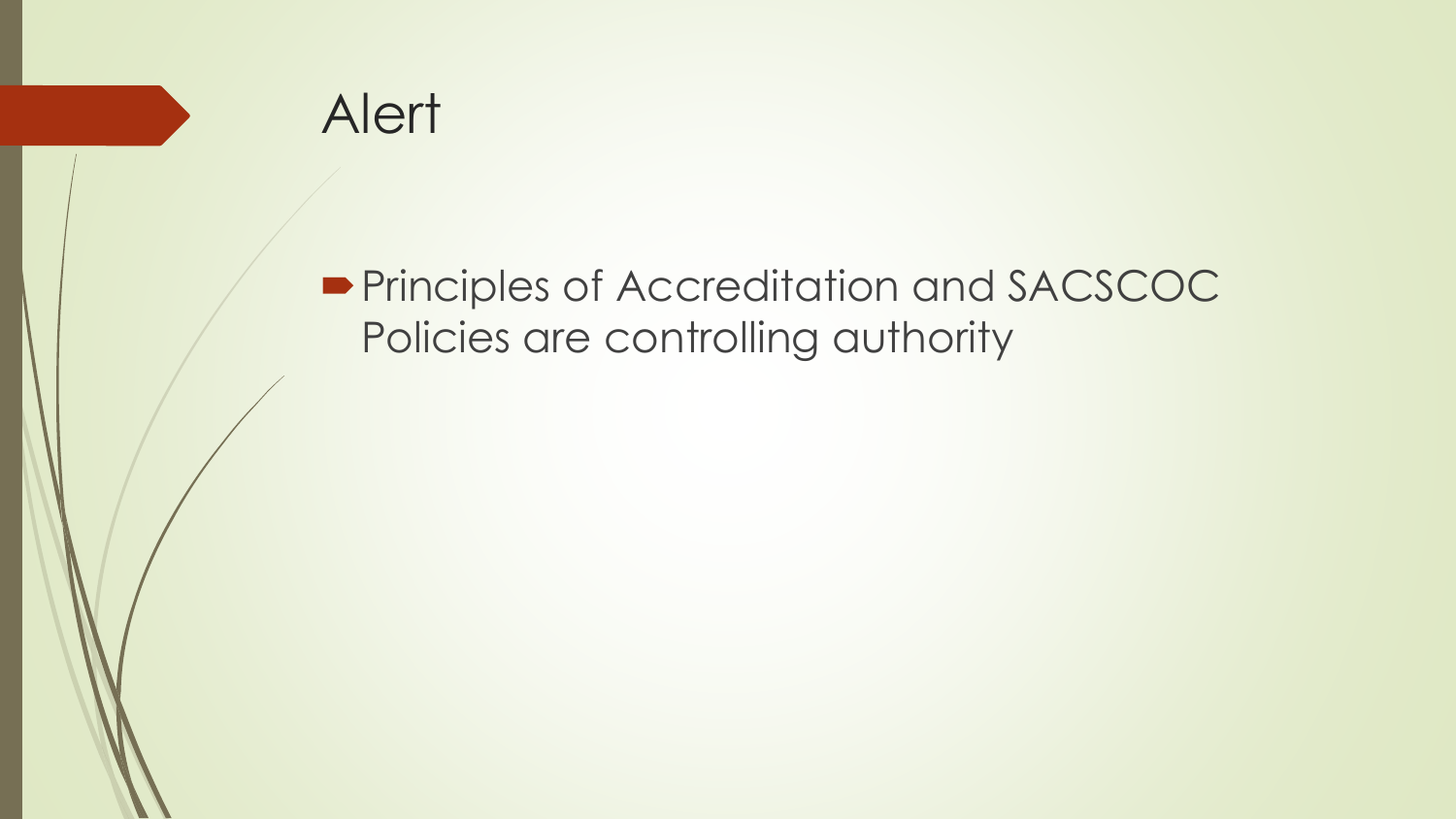### Off-campus instructional sites (OCIS)

■ What are they?

- When do they need notification/approval?
- What is extensive vs limited review?
- What do you need to submit for approvals?
- When do you need to submit a teach-out plan?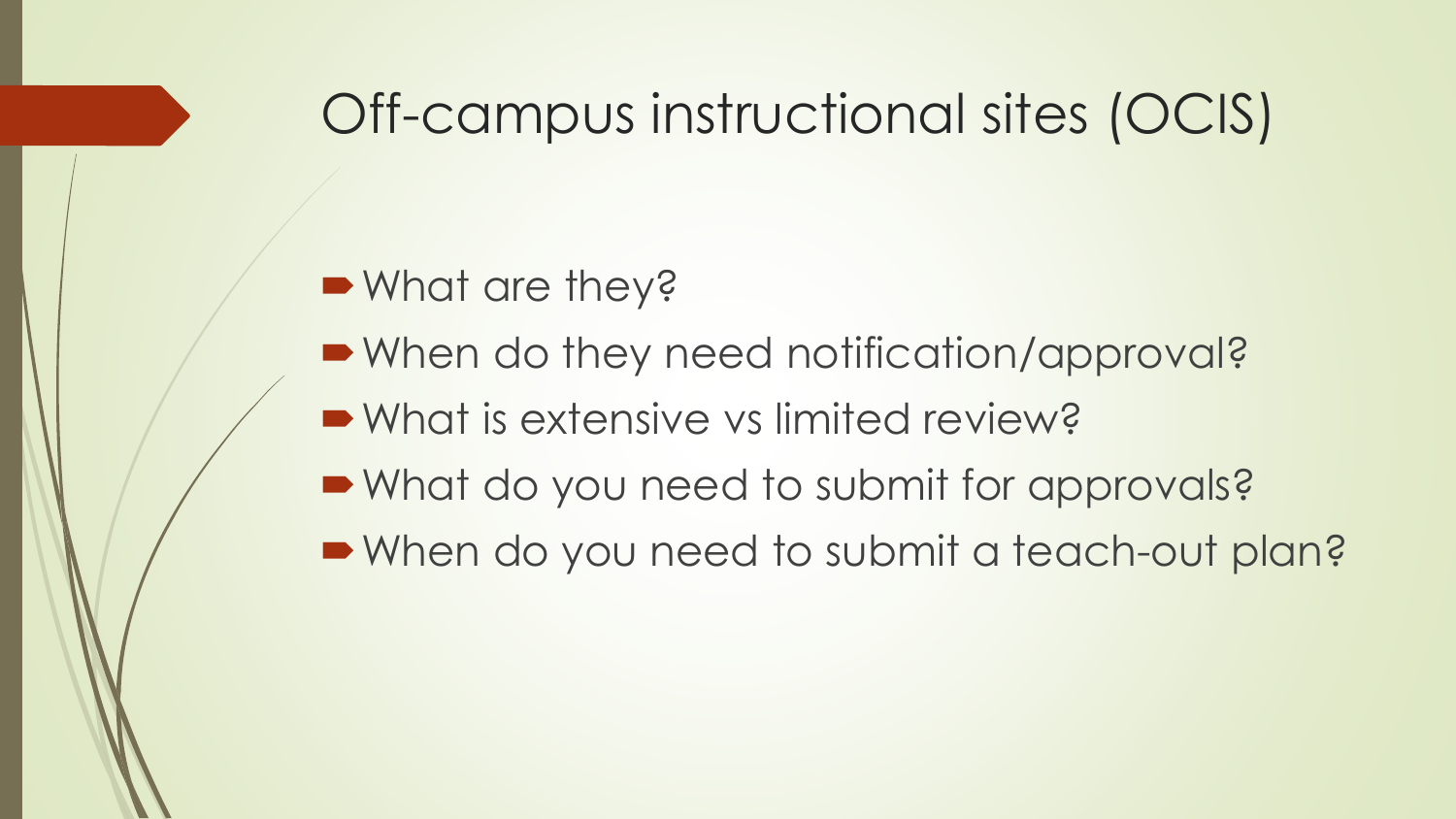# What is an Off-campus Instructional Site (OCIS)?

- OCIS/Additional Locations
	- "..geographically apart" from main campus
	- **Provide instruction**
	- Not dependent on population served
	- Didactic versus Clinical
	- **Distance Education Rule**
	- **Branch campuses**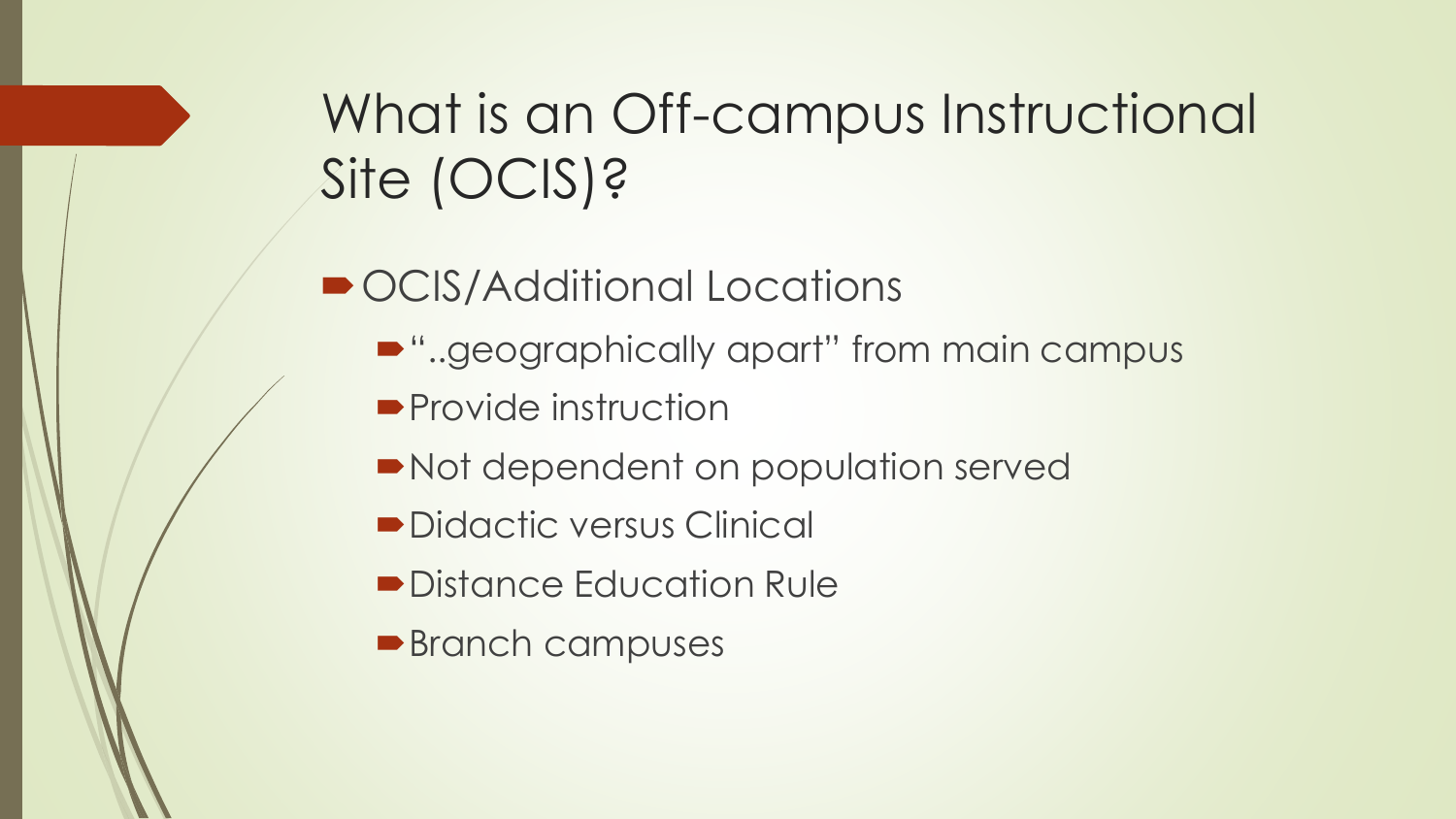# OCIS Notifications

- **Prior to offering 25-49% of any educational** program
- Submit a cover sheet and transmittal letter to SACSCOC, Including:
	- Site name
	- Site address (must be a physical location)
	- **Program being offered**
	- Percent of program being offered (based on entire program credits for **ocis thresholds)**
	- **Implementation date**
- **Fulfills obligation**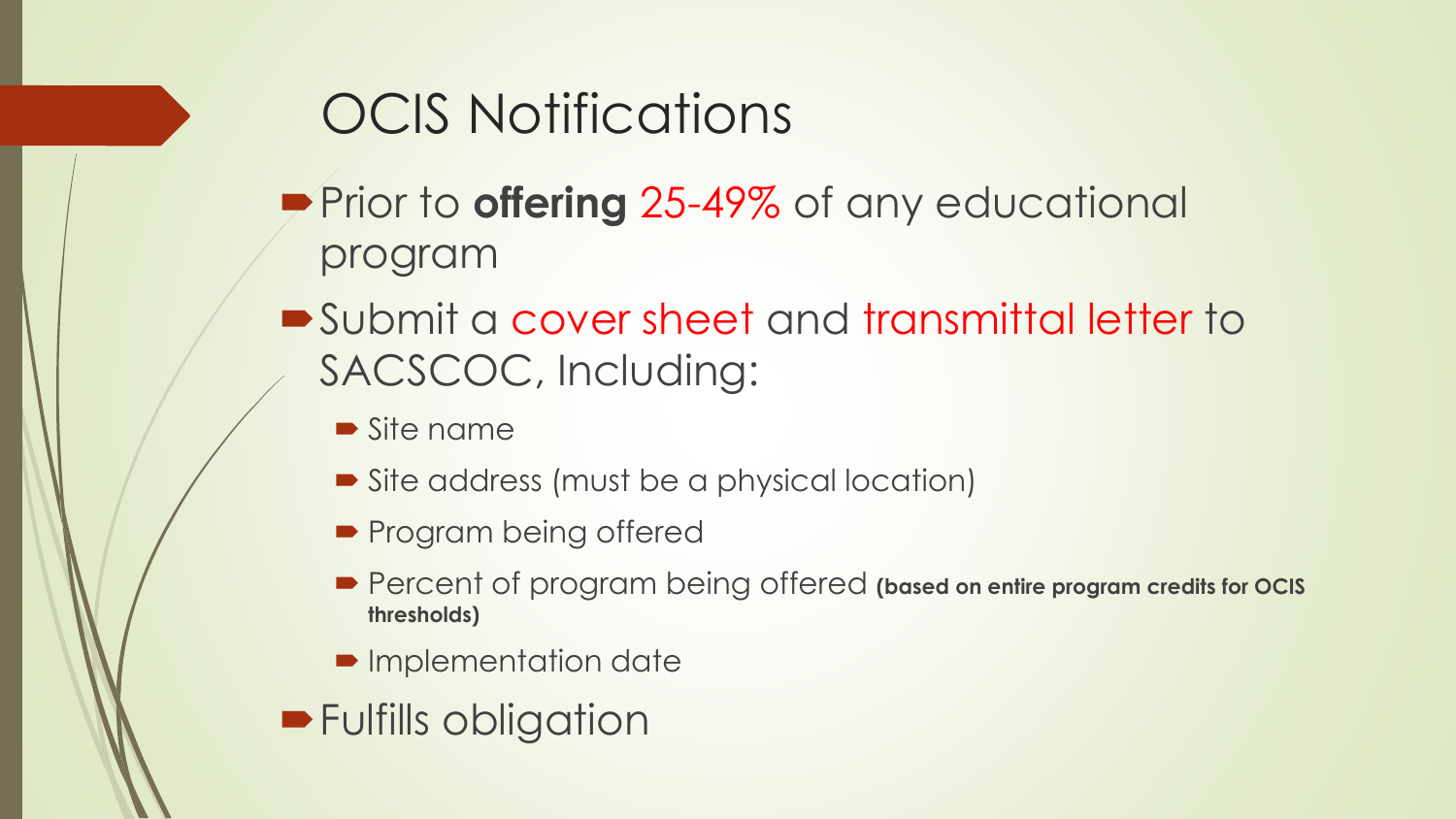### OCIS Approval

- **Prior to offering 50% or more of any educational** program
- Submit a cover sheet, transmittal letter and prospectus
- May advertise when submitted (**but not admit**) *pending approval of SACSCOC*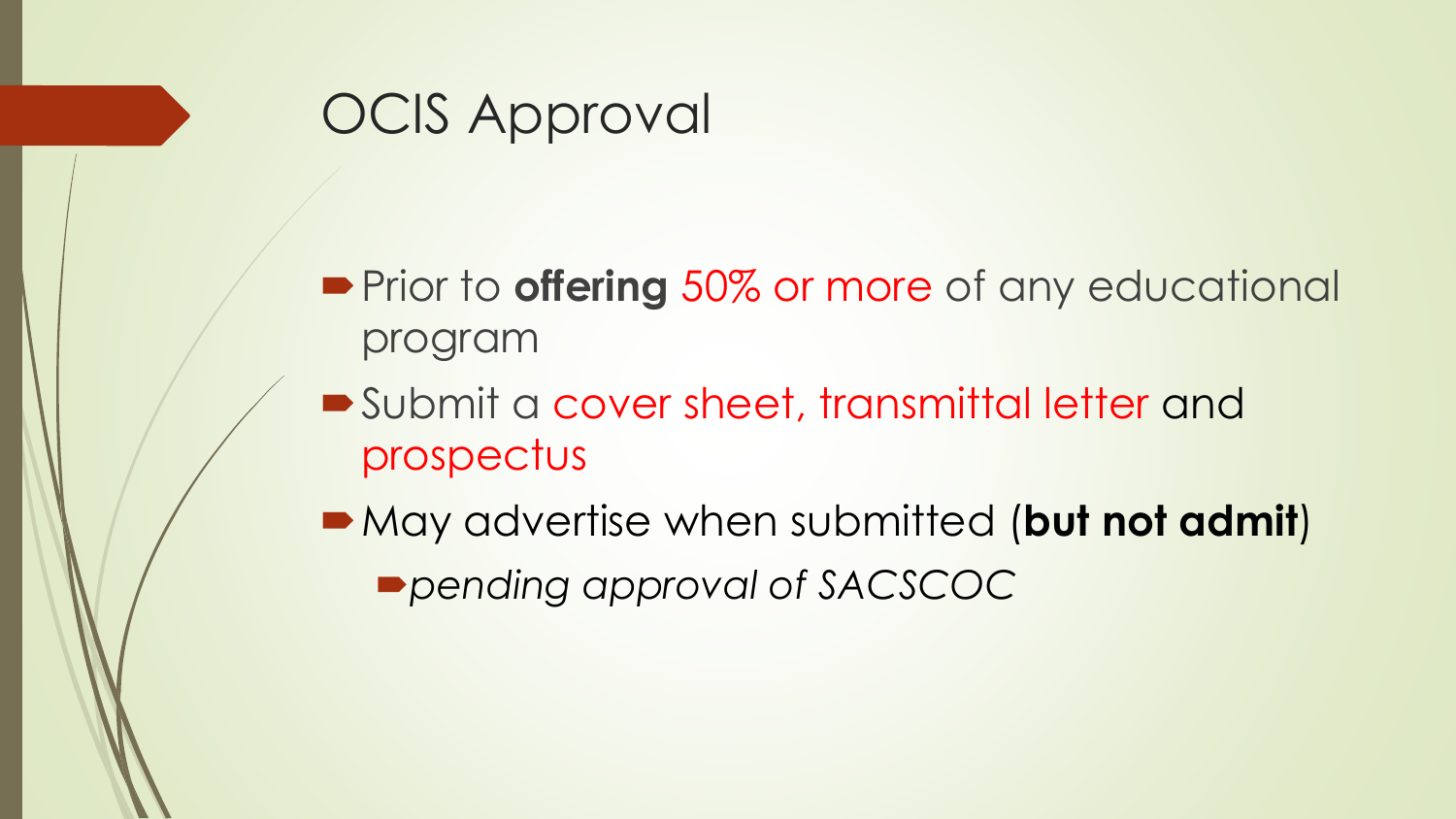### Extensive versus Limited Review

#### New December 2020 with updates...

- **Extensive Review** 
	- Assess institutional and site capacity
	- **First 2 sites (after Jan 1, 2021)**
	- Substantive Change Restriction
- **D** Limited Review
	- **Assess site capacity only**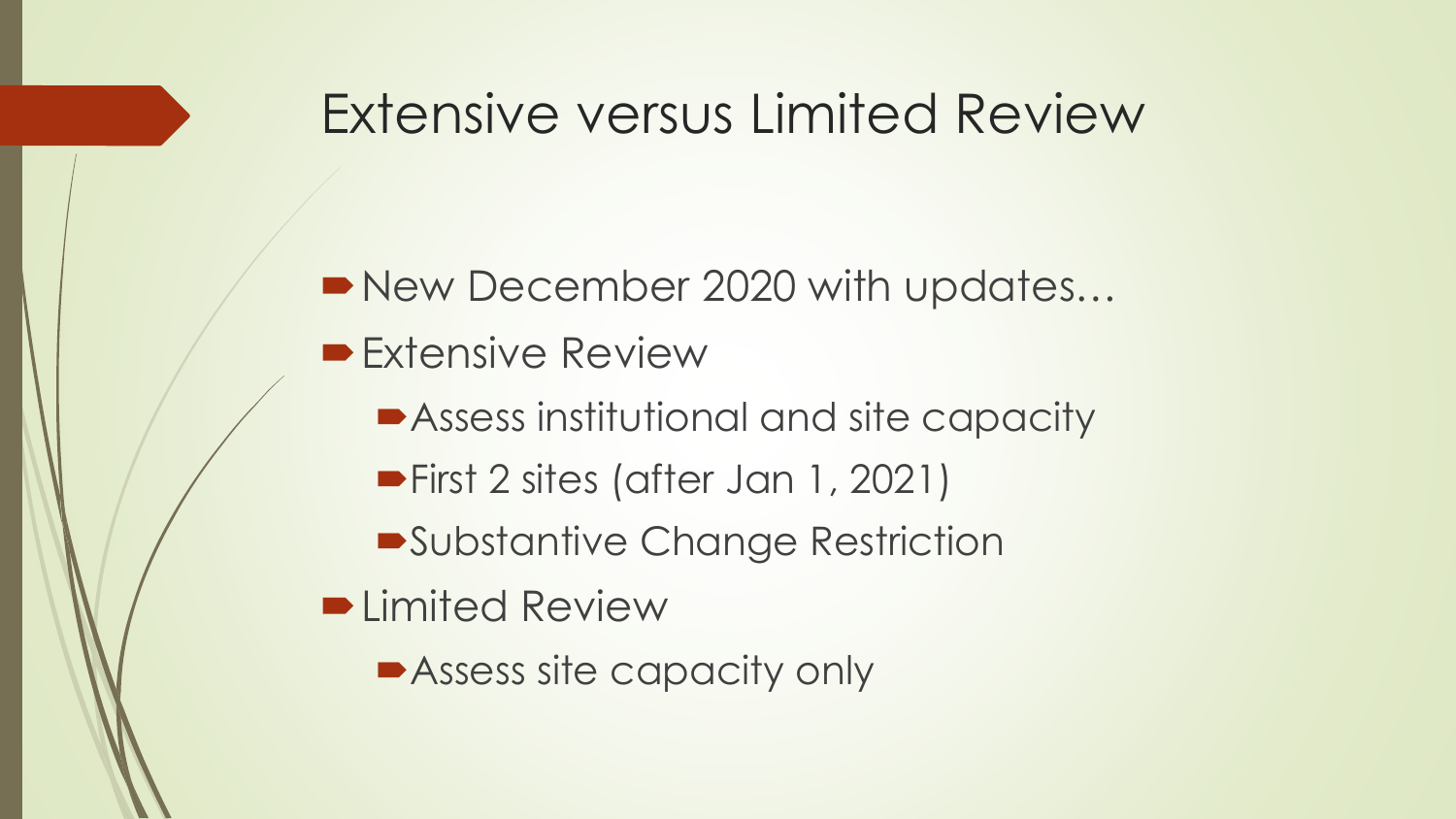### Substantive Change Restriction

#### **Reasons**

- **Sanction plus three years**
- **Provisional Certification for Title IV**
- Additional Substantive Change Requirements:
	- OCIS Extensive review only
	- Plus… (webinar June 2021)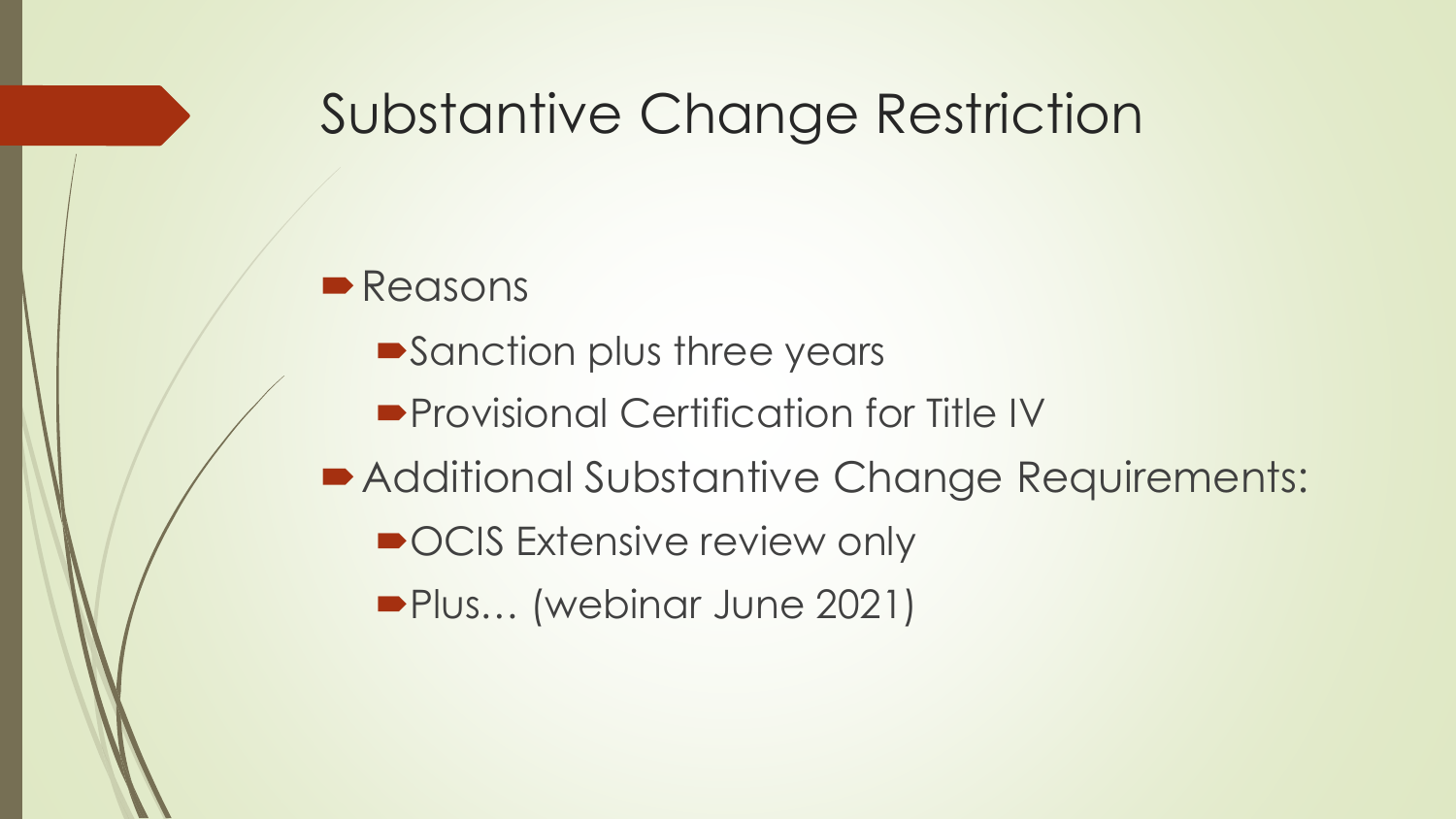#### Extensive Review

■ Approval Pathways

Method one: Prospectus

Method two: Reaffirmation

■ Board of Trustees (June or December) *Firm* Due Dates: March 15/September 1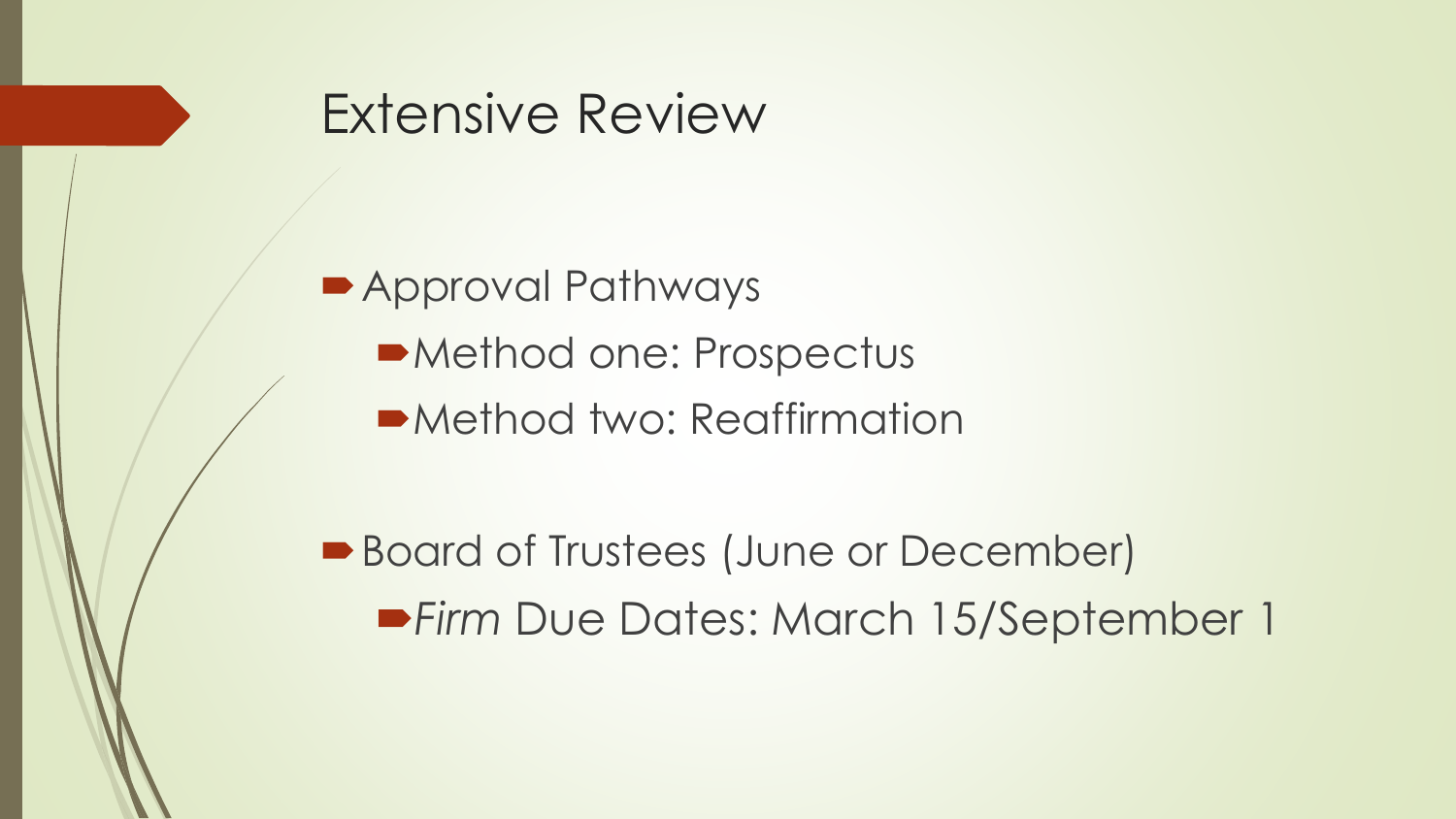## What to submit? Extensive Review by Prospectus

**Purpose** 

**Ensure adequacy of the site** 

**Ensure adequacy of institution's planning,** evaluation, support and financial resources; and **stability to support instruction away from campus**.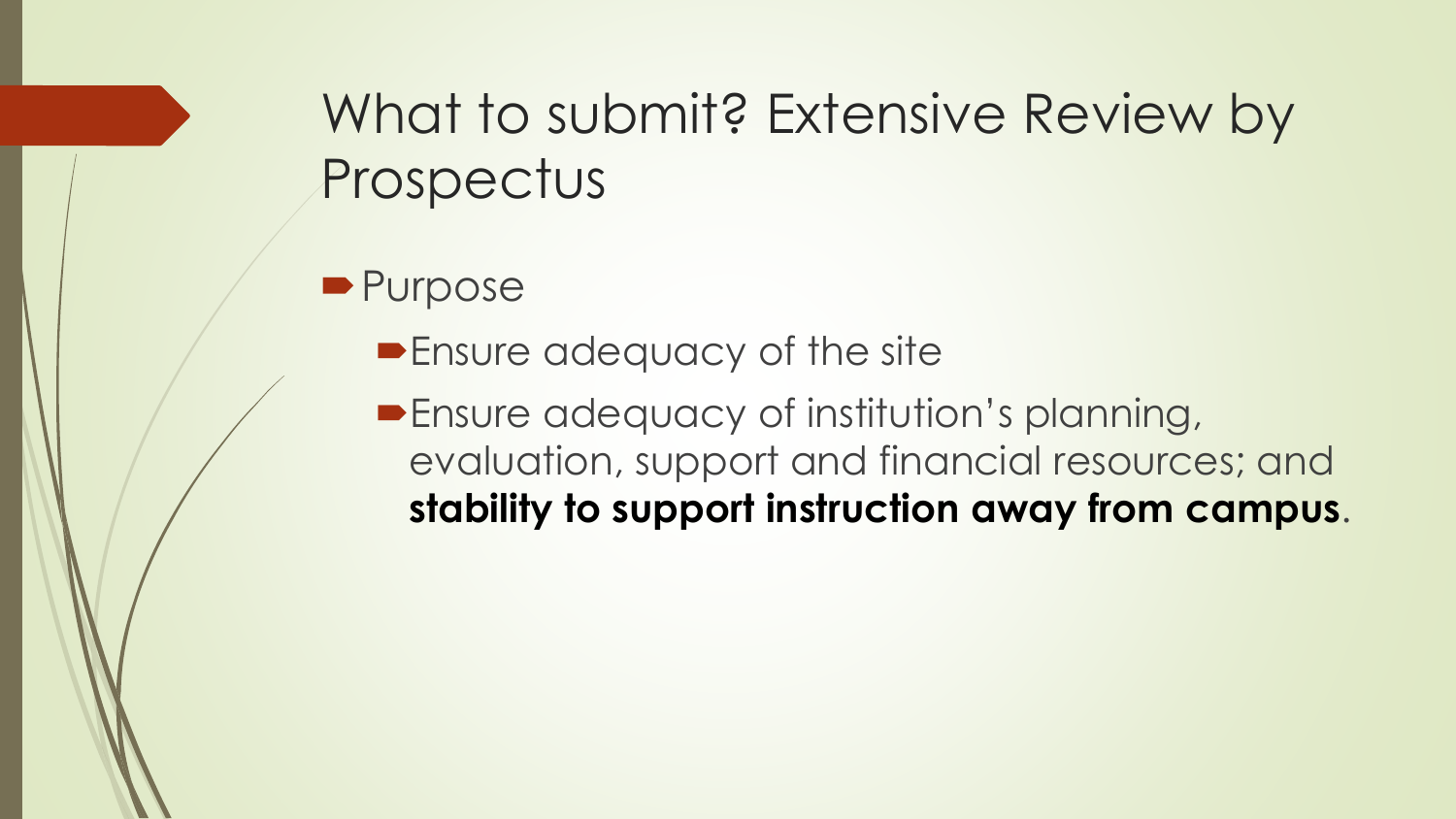#### Extensive Review by Prospectus

### Appendix A – What to Submit Answer all the questions!! (Applice



Submit a prospectus to include the following:

- 1. A completed Substantive Change Cover Sheet [PDF].
- 2. If multiple sites are proposed in a consolidated prospectus (see qualifying criteria), address each site separately, viz., the description of the physical resources and a Faculty Roster Form separated by site.
- 3. Site name (must be unique, i.e., it cannot be the same as an institution's existing site).
- The physical address or location of the site (i.e., no post office box numbers only).
- 5. The intended implementation date.
- Indicate if the site will be a branch campus.
- 7. If the site will be a branch campus, demonstrate the site will meet each of the following

#### And More….

**Applicable**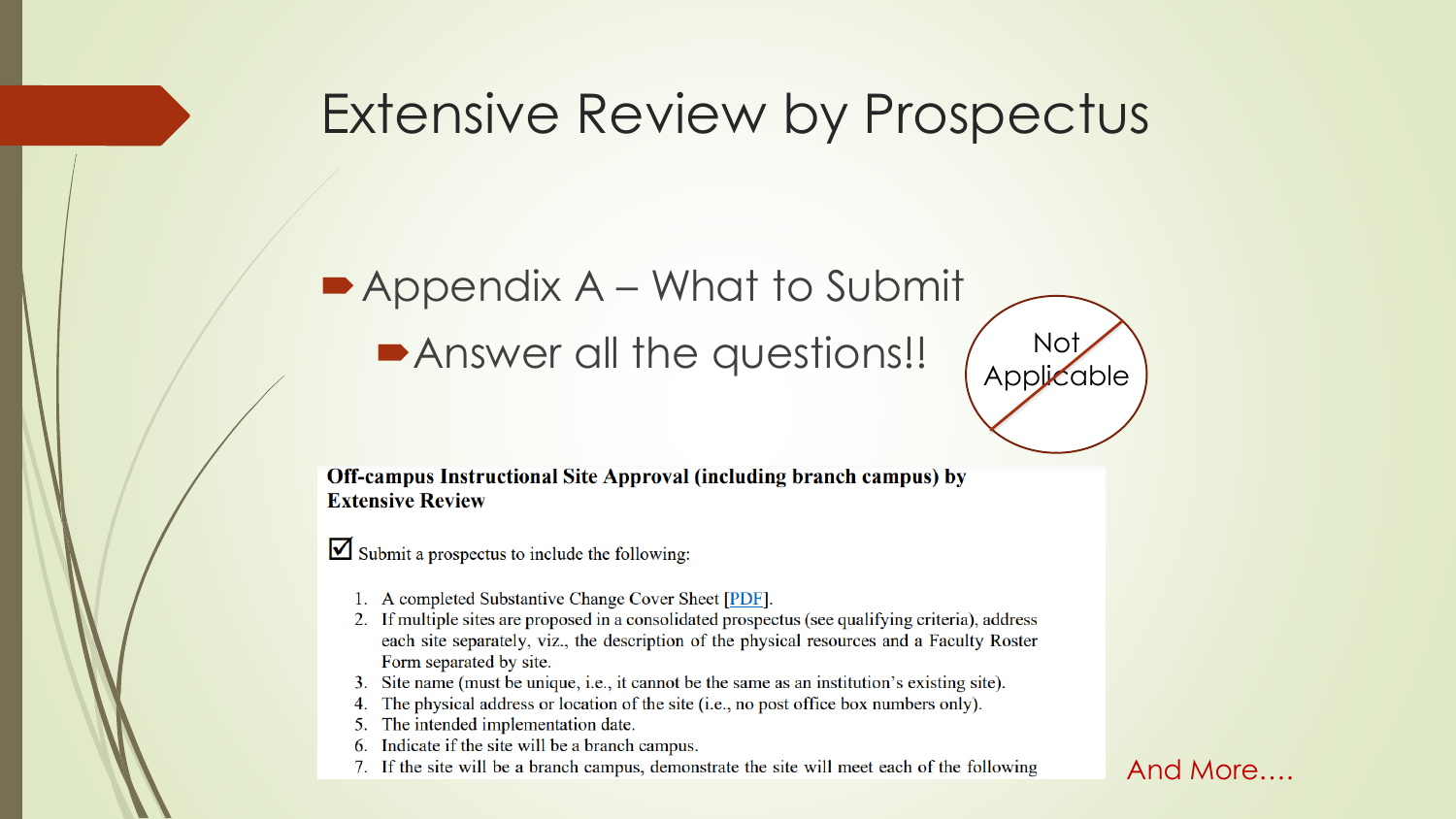What to submit? Extensive Review by Prospectus

- $\blacksquare$ **Institutional Review** 
	- Faculty, resources, facilities, support
	- **Fiscal and administrative capacity**
	- Academic Control
	- **Evaluation**
	- **Financial Stability**
	- **-Long term planning and oversight of OCIS**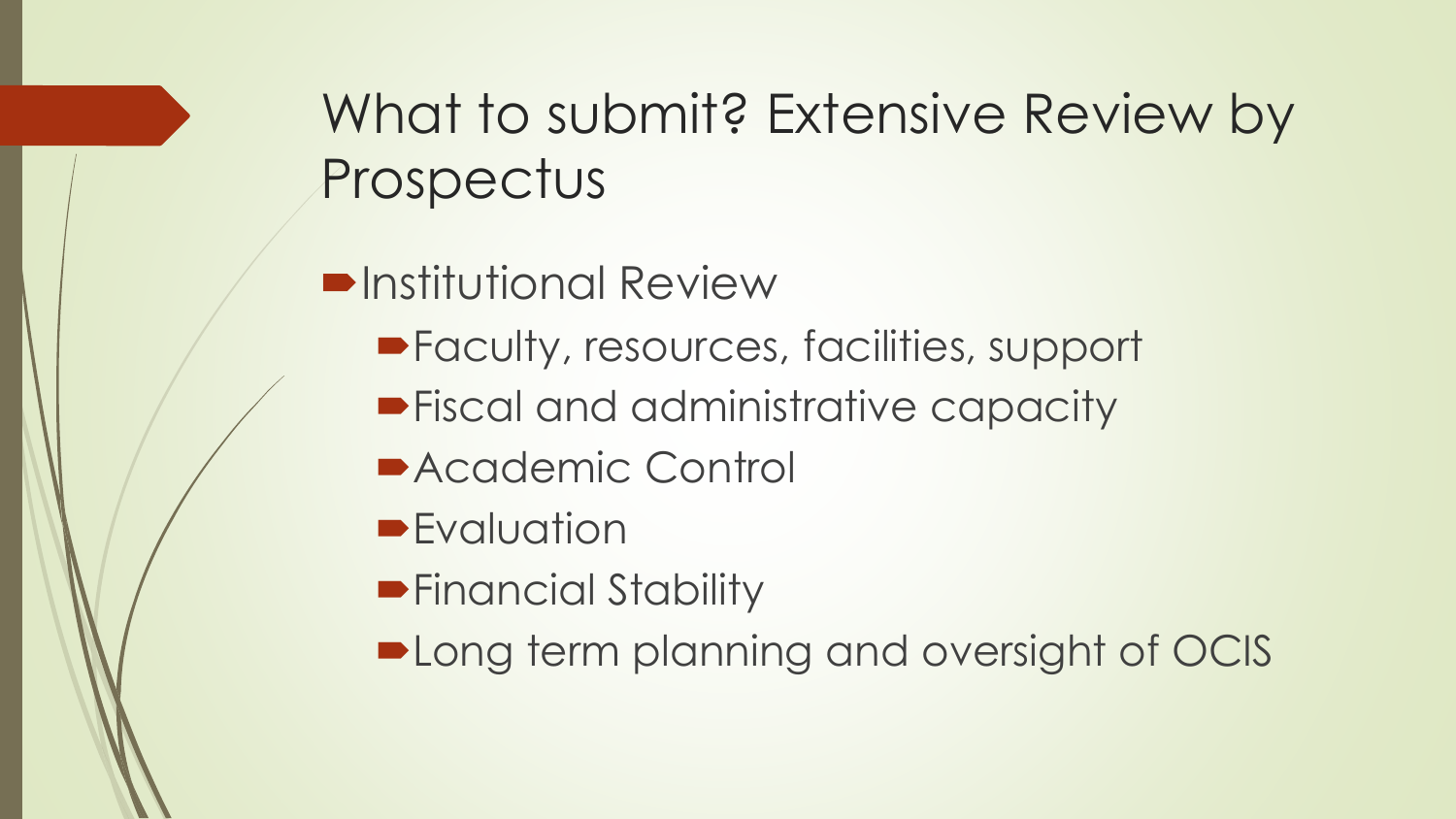## What to submit? Extensive Review by Prospectus

**Site Review** 

- Physical resources
- **Faculty qualifications**
- **Financial resources and planning**
- **Delibrary and learning/information resources**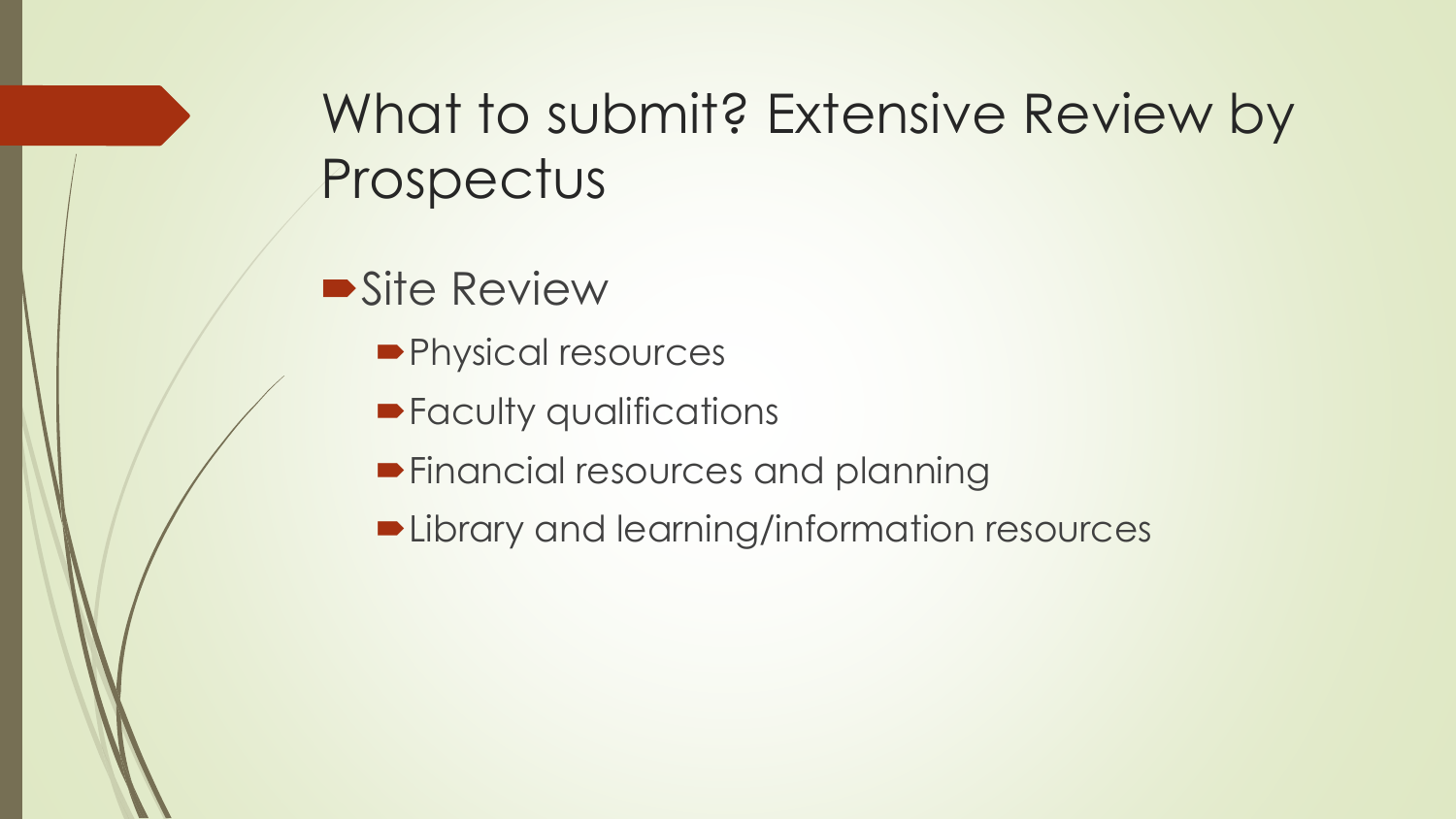#### Extensive Review by Reaffirmation

- **Previously approved sites vetted through reaffirmation**
- Sites-recorded as approved in SACSCOC's OCIS database (institutional portal/website)
- Sites reported on institutional summary after off-site review
- **Effective after Board takes action on reaffirmation**
- **Effective with 2020 reaffirmations and later**
- Automatic no action by institution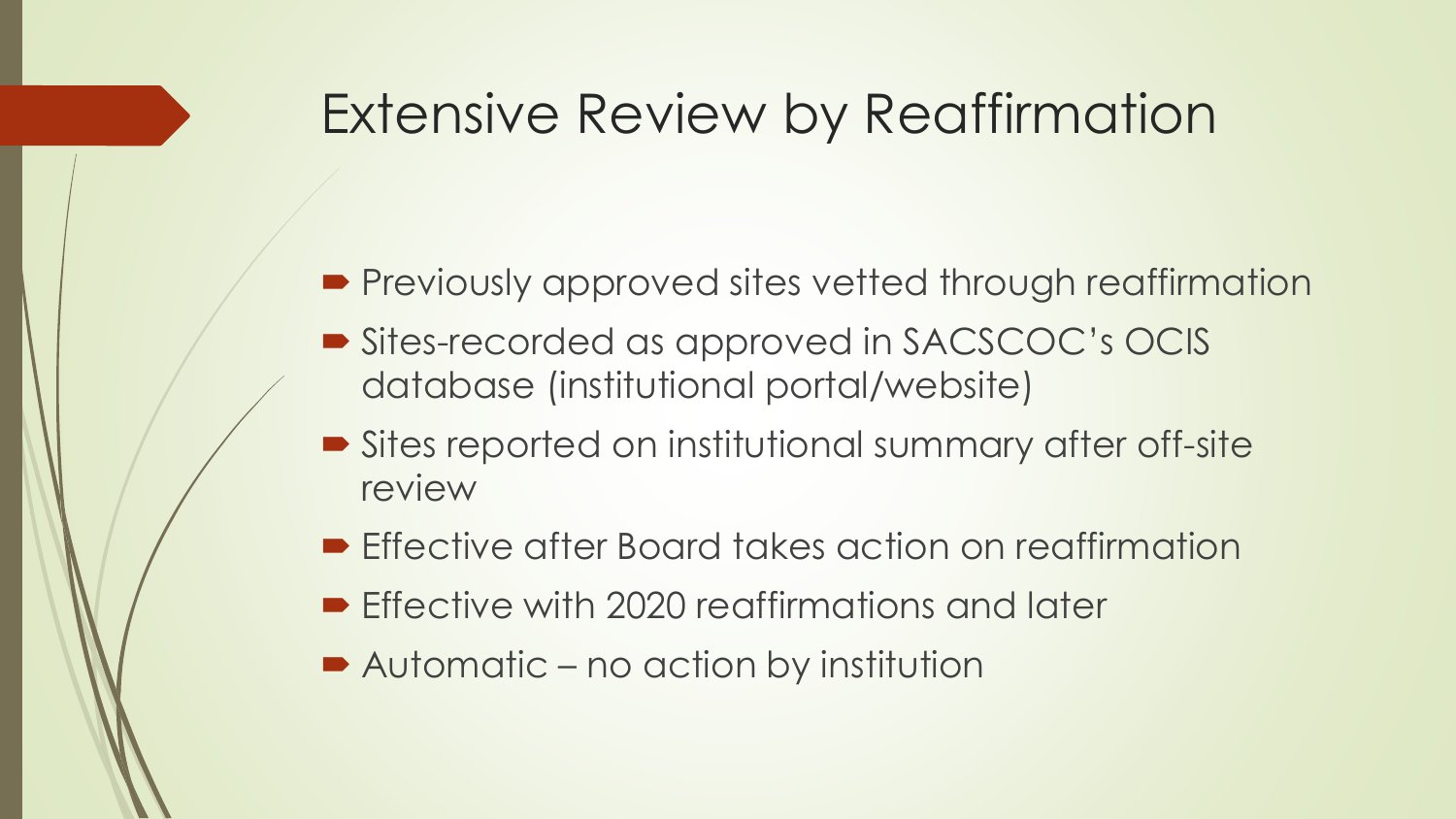### Limited Review

- Allow 4-6 months for review
- *Soft* Due dates:
	- July 1 (to be implemented Spring/Summer following year)
	- January 1(to be implemented Fall of same year)
- **Executive Council (every 2 weeks, except** December)
- ■Substantive Change Restriction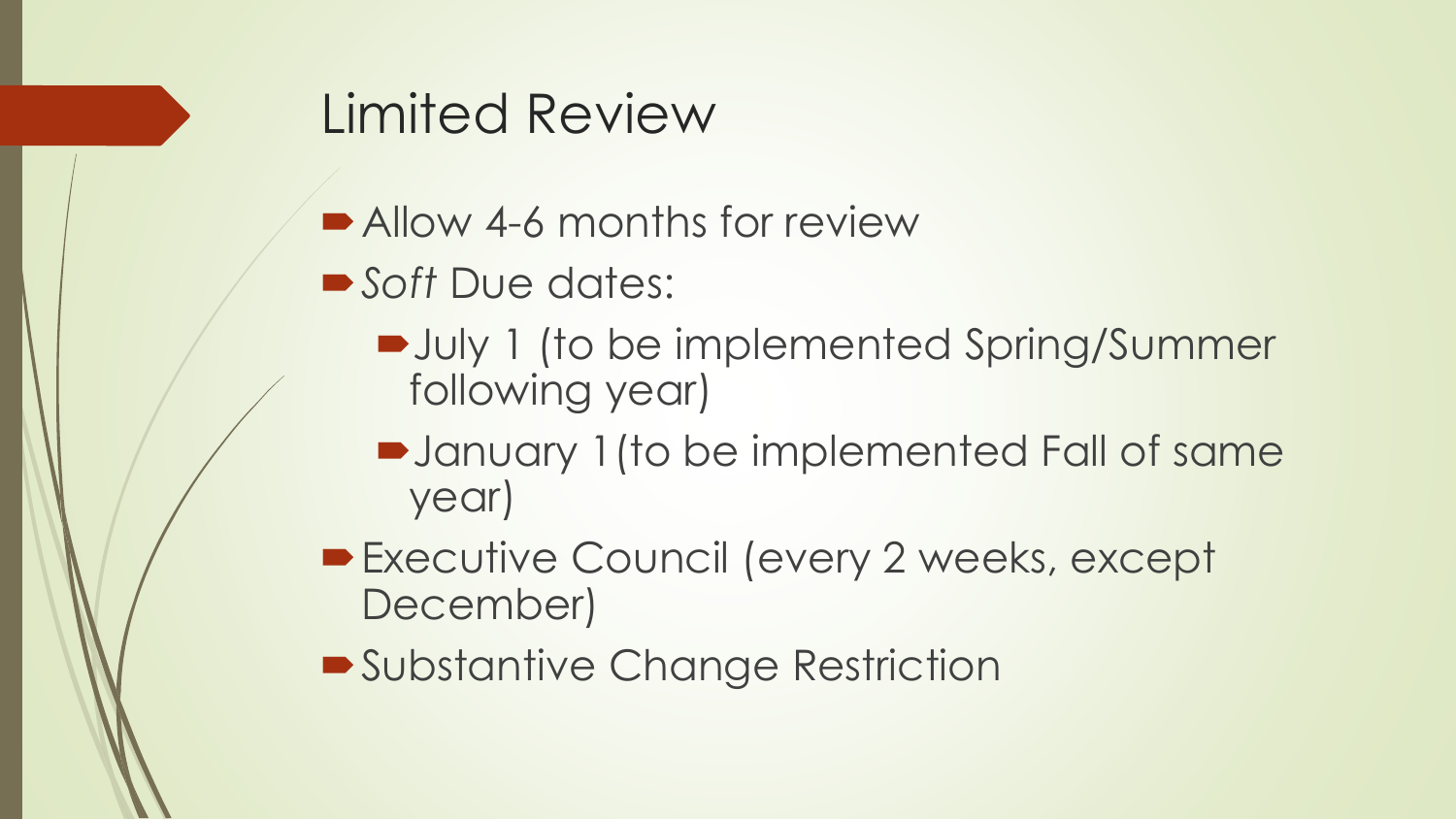#### Limited Review

■ Appendix A – What to Submit

Answer all the questions!! ( Not



#### Off-campus Instructional Site Approval (including branch campus) by **Limited Review**

 $\triangleright$  Submit a prospectus to include the following:

- 1. A completed Substantive Change Cover Sheet [PDF].
- 2. If multiple sites are proposed in a consolidated prospectus (see qualifying criteria), address each site separately, viz., the description of the physical resources and a Faculty Roster Form separated by site.
- 3. Site name (must be unique, i.e., it cannot be the same as an institution's existing site).
- The physical address or location of the site (i.e., no post office box numbers only).
- 5. The intended implementation date.
- Indicate if the site will be a branch campus. 6.
- 7. If the site will be a branch campus, demonstrate the site will meet each of the following criteria:
	- a. The site is geographically apart from an institution's main campus.

#### And More….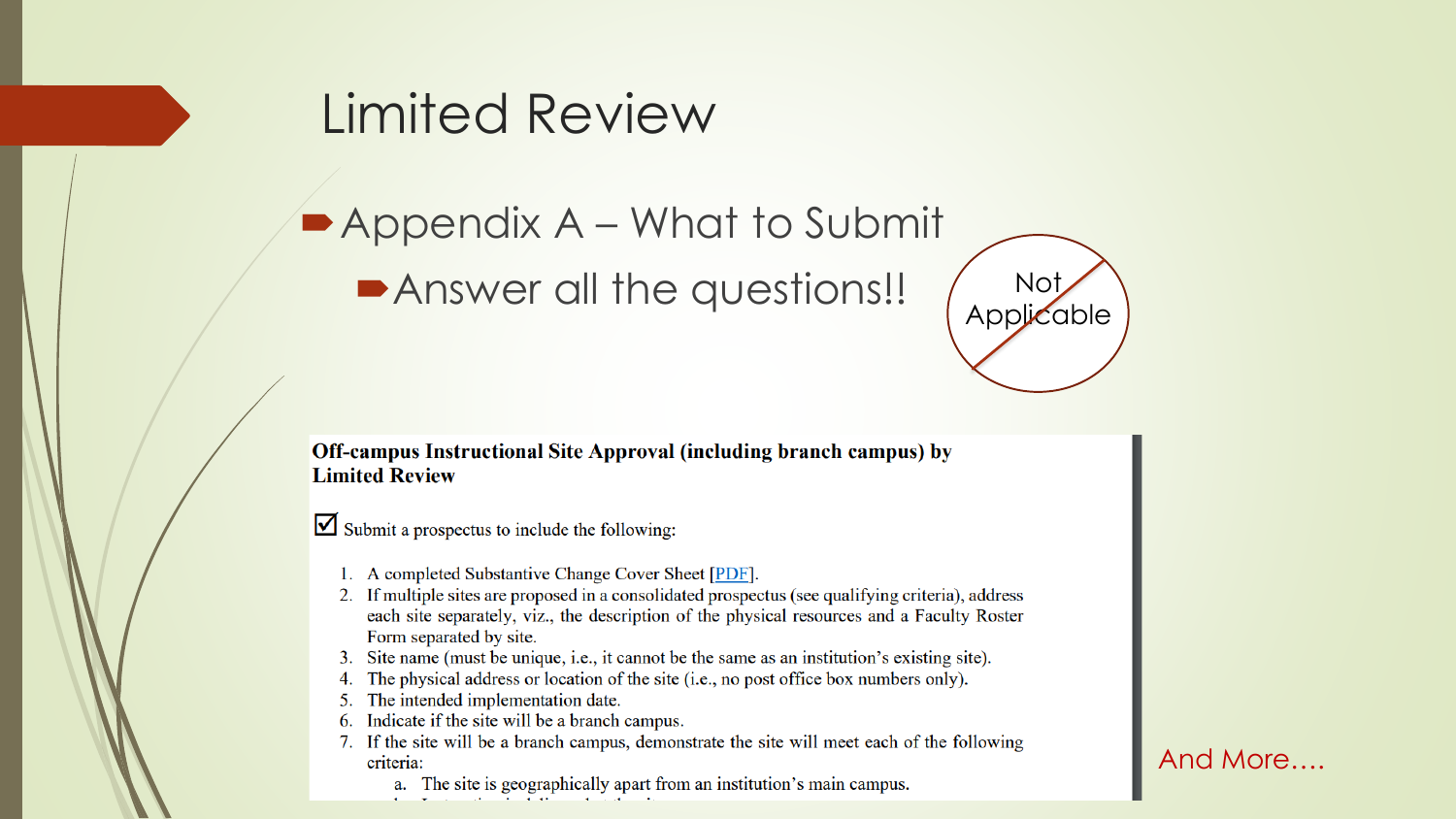# When do you submit a teach-out plan?

- Anytime you discontinue an option for students to complete their program (program or OCIS), including:
	- All notified and approved sites
	- **Programs (at main campus/at a site)**
	- **Programs no longer offered under special** arrangements
	- **Programs no longer offered through mode of** delivery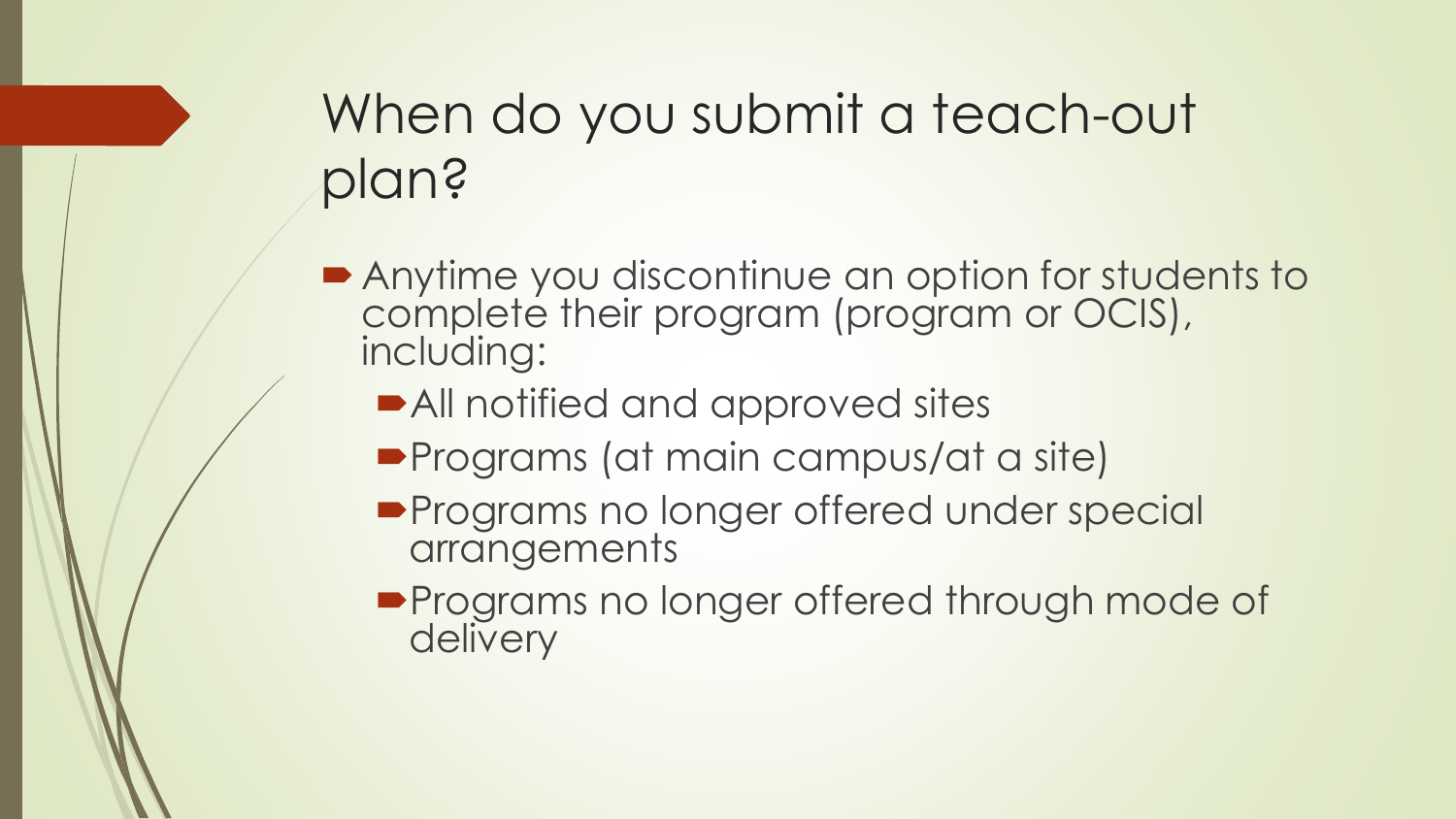#### Teach-out Plans

- Submit as soon as decision is made to close
- ■Implementation date = term after which no more students will be admitted
- Reviewed and approved by Exec Council
- **Begin process when decision is made, don't** wait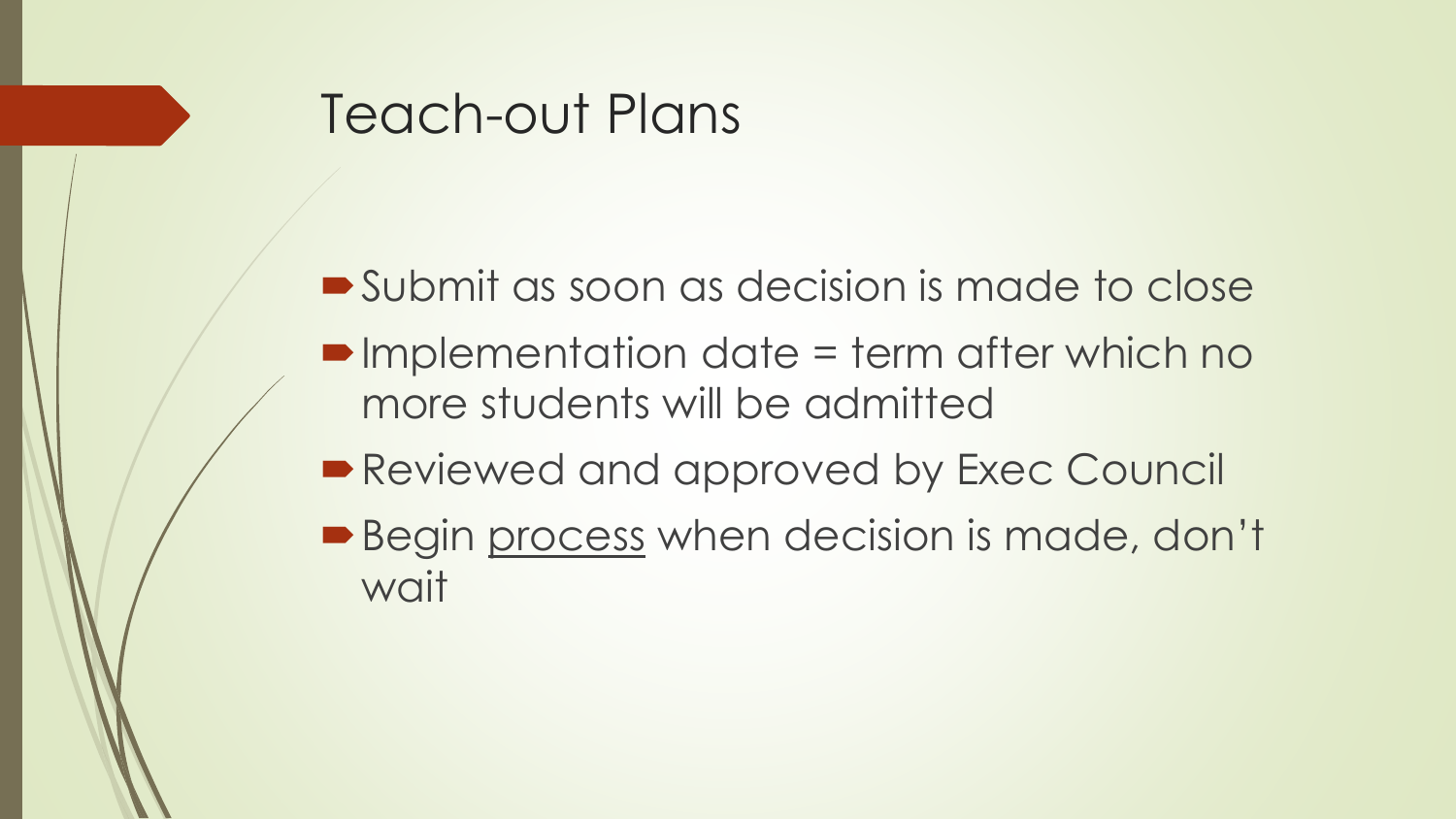#### Teach-out Plans

**Appendix A – What to Submit Answer all the questions!! PDo NOT** include identifiable student data ■Be specific (what is closing?) Not Applicable Student Data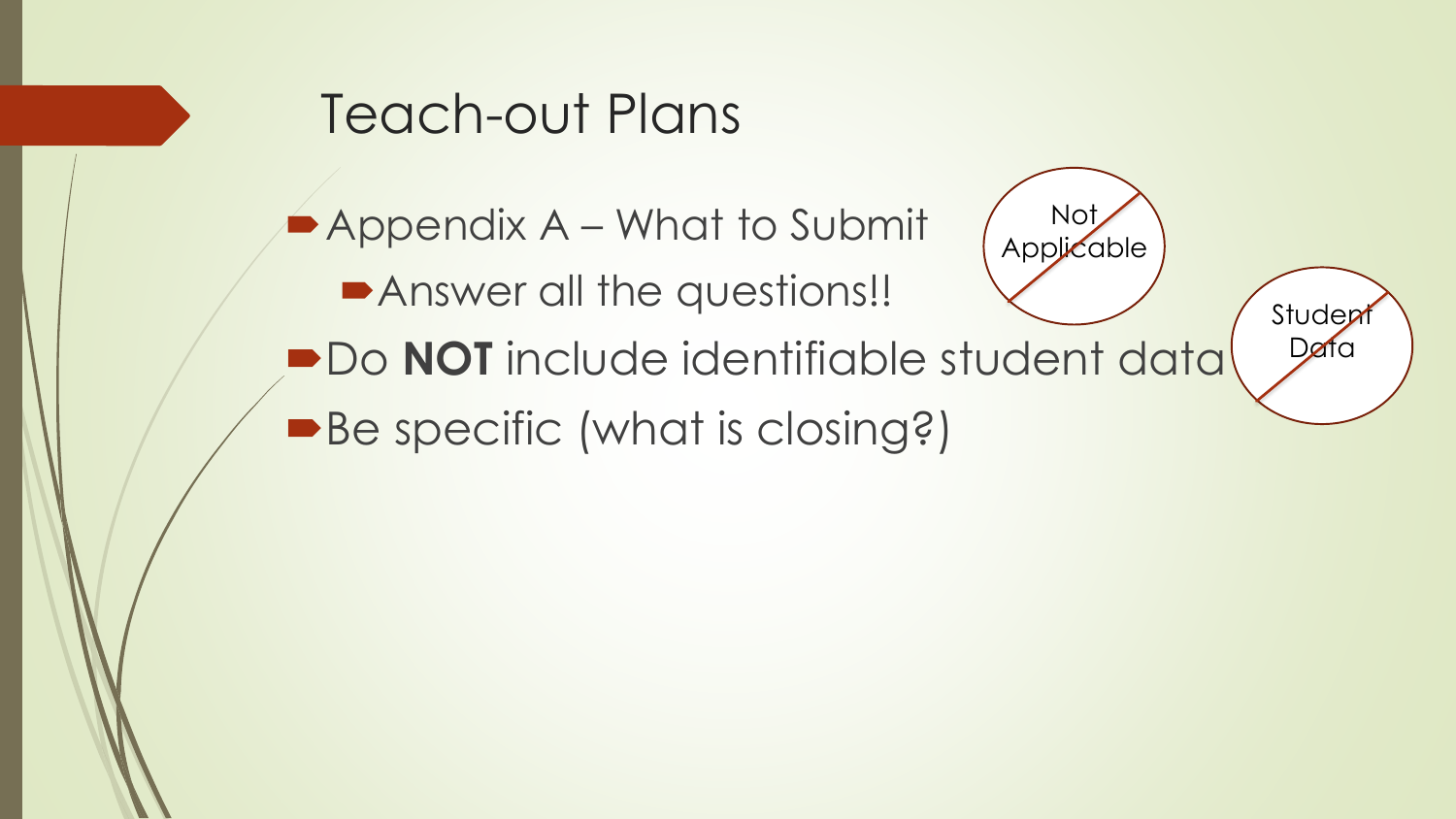Robin Zúñiga Coordinator, Substantive Change [rzuniga@sacscoc.org](mailto:rzuniga@sacscoc.org)

*https://sacscoc.org/accrediting-standards/substantive-changes/*